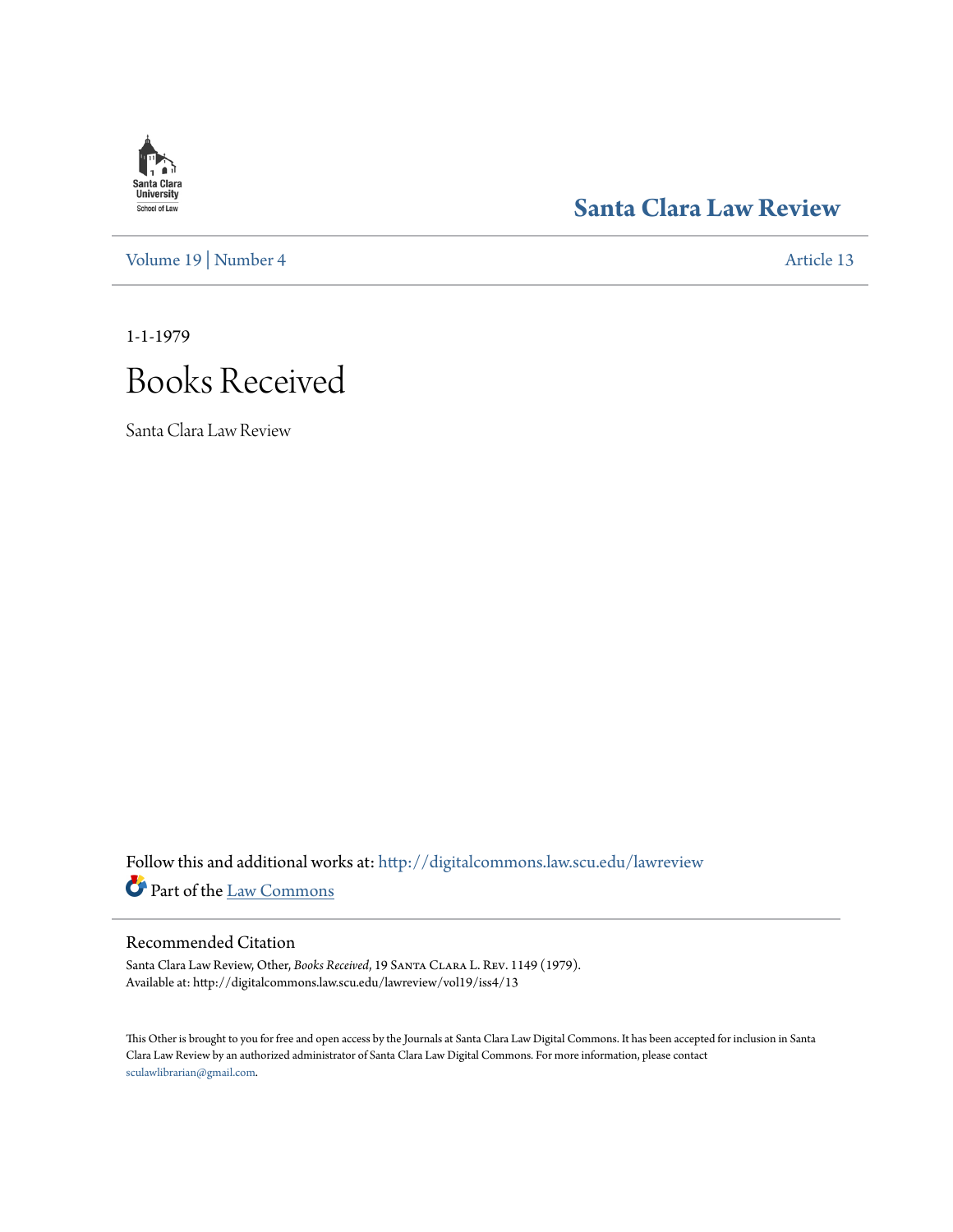### **BOOKS RECEIVED**

**Criminal Violence, Criminal Justice. By** Charles B. Silberstein. New York, NY: Random House. **1978. Pp.** xviii **+** 540. Hardbound. **\$15.00.**

This critically acclaimed book, the product of a Ford Foundation grant, summarizes and analyzes current thought about the causes of crime in the United States and calls attention to the weaknesses and injustices in present attempts at control or cure. It is an excellent guide to the most authoritative crime statistics and scholarly analysis available. The author pinpoints poverty and racial discrimination as the major environental factors contributing to violent crime; his proposals for change are aimed at alleviating symptoms rather than eliminating causes. Silberstein's suggestions range from abolishing the incarceration of juvenile status offenders and humanizing police and prison procedures to establishing community self-help development programs in poverty-stricken neighborhoods.

Limits of Justice: **The Courts' Role** in School Desegregation. **Ed. by** Howard I. Kalodner and James **J.** Gishman. Cambridge, MA: Ballinger Publishing Co. **1978. Pp.** viii **+ 655.** Hardbound. **\$22.50.**

This collection of seven case studies of lawsuits brought to desegregate schools serves as an aid for future litigation in this and other public interest areas. Each study is written **by** a different author and presents a different approach to impact litigation. The cases involve desegregation efforts in cities as diverse as Boston, Detroit, San Francisco and Winston-Salem. The authors astutely stress the importance of proper tactics in public interest lawsuits, such as plaintiff, defendant and court selection; use of the press; settlement negotiations; and decree implementation. In view of the July **1979** United States Supreme Court affirmation of court ordered bussing, this book is an essential sourcebook for litigators and students interested in the law of desegregation.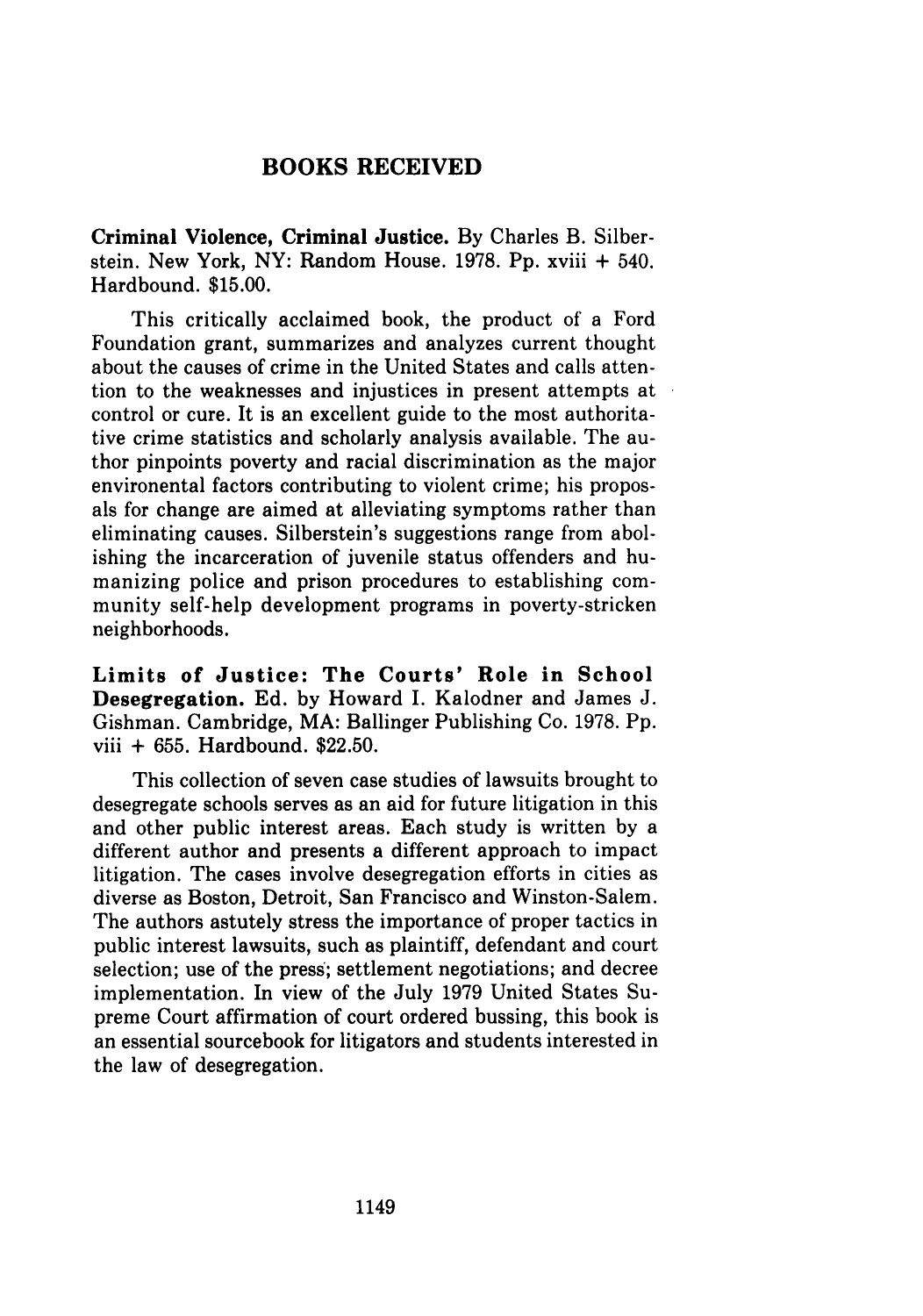Do **I** Really Need a Lawyer? By Stuart Kahan and Robert M. Cavallo. Radnor, PA: Chilton Book Co. 1979. Pp. vii **+** 191. Hardbound. \$9.95.

Kahan, a professional writer, and Cavallo, a lawyer, discuss family matters, real property transactions, business relationships, crimes, negligence and wills. The authors map out actions a layman can safely and cheaply take without the aid of a lawyer. Subsequent chapters explain procedures in our legal system from federal court to arbitration proceedings. The book also provides criteria useful for selecting a lawyer and lists local bar associations throughout the country. An extensive appendix accompanies each chapter with telephone numbers, rules and regulations, and sample legal forms.

The Last of the Scottsboro Boys, an Autobiography. **By** Clarence Norris and **Sybil D.** Washington. New York, NY: **G.P.** Putnam's Sons. **1979. Pp. 281.** Hardbound. **\$10.95.**

The story of the Scottsboro Boys is one that we must continue to pass down as a noteworthy failure of American justice. Norris' straightforward narrative of his arrest in **1931,** his numerous trials and appeals, and his sixteen years on death row along with eight other innocent black youths accused of raping two prostitutes is well-suited to the task. Norris includes excerpts from the trial transcripts that dramatize the battle between defense counsel Samuel Leibowitz and the judges and prosecutor, who cared only about obtaining convictions. Finally pardoned **by** the State of Alabama in **1976,** Clarence Norris' experiences with vicious racial discrimination teach a lesson that all should remember.

#### *Additional Books Received*

The Supreme Court Review-1978. Ed. by Philip B. Kurland and Gerhard Casper. Chicago, IL: The University of Chicago Press. 1979. Pp. vii **+** 409. Hardbound. \$25.00.

Basic Civil Procedure, 2nd Ed. by Milton D. Green. New York, NY: The Foundation Press, Inc. 1979. Pp. xiv **+** 327. Hardbound. \$10.95.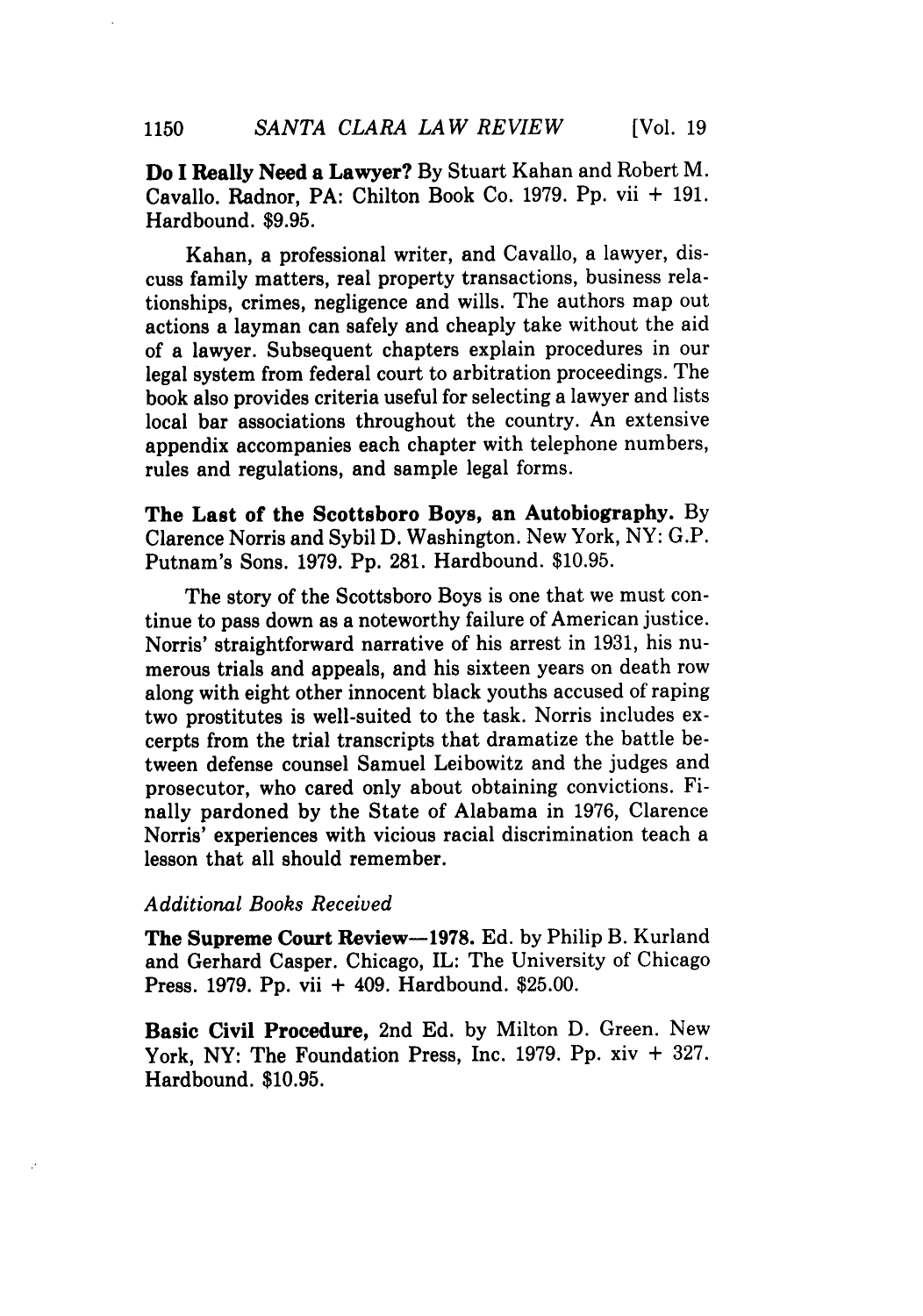**Bankruptcy Act, Rules and Forms Including: Federal Rules of Civil Procedure and Federal Rules of Evidence.** 1978 Ed. St. Paul, MN: West Publishing Co. 1978. Pp. vii **+** 1246. Softbound. \$12.00.

**Wiretapping and Eavesdropping.** By Clifford S. Fishman. Rochester, NY: The Lawyers Cooperative Publishing Co.; San Francisco, CA: Bancroft-Whitney Co. 1978. Pp. xv + 587 (pocket supplements). Hardbound. \$47.50.

**Federal Land Use Regulation.** By Fred P. Bosselman. New York, NY: Practicing Law Institute. 1977. Pp. xv **+** 384. Hardbound. \$35.00.